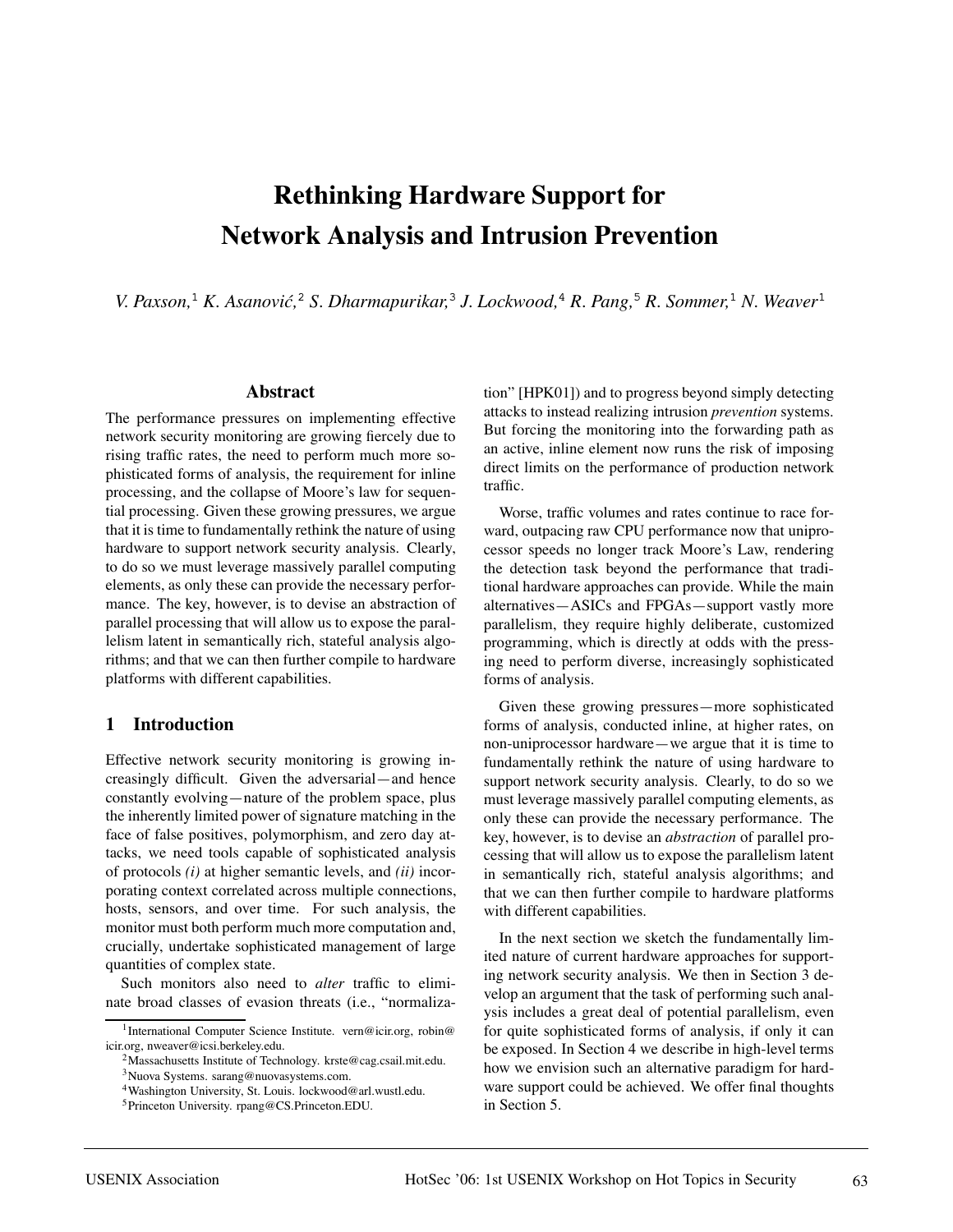### **2 The Limited Nature of Current Hardware Approaches**

To date, the literature of hardware designs to support network security analysis has focused heavily on *signature scanning*, i.e., detecting whether a packet (or sometimes a reassembled byte stream) contains a string of interest, or matches a regular expression, and executing an action, such as drop or alert, associated with the signature. Much of this work has drawn inspiration from the popularity of "Snort" [Roe99] and its large set of byte-level signatures. Along these lines, within the past five years approaches have been devised based on NFAs (e.g., [SP01, FCH02]) and DFAs (e.g., [MLLP03]), supplemented by optimizations such as character decoding [CS04], architectural features [SP04, CMS05], TCAMs [LNZ<sup>+</sup> 03], Bloom filters [DKSL04], optimized Aho-Corasick trees [TSCV04], and "tiny" state machines [TS05].

A vital point regarding nearly all of the previous hardware design research is that it presumes a nearly *stateless* approach to attack detection. The implementations either operate on single packets, or require some other process to reassemble the TCP byte stream. This leaves them vulnerable to evasion attacks [PN98, HPK01], which, if addressed at all, are countered by dropping out-of-order packets, with potentially major detrimental effects on performance and network load under congestion. Richer, stateful hardware elements, such as TCP stream reassembly, have not been explored in nearly as much depth<sup>1</sup> (e.g., using a small, fixed amount of state per connection [SL03]). It is in fact striking that one of the simplest, most basic next steps—TCP stream reassembly coupled with consideration of an adversary—had been wholly unexplored in the literature until less than a year ago [DP05]. This appears to reflect an historical gulf between hardware expertise and network security expertise that could yield immense benefits once bridged.

What is missing? A great deal. First, signaturematching is *fundamentally* limited in its expressive power. Its nature is syntactic rather than semantic, a weakness that leads to intrinsic difficulties in interpreting the significance of a match (resulting in false positives, and also the easy ability of an adversary to overstimulate the system) and in detecting variants of attacks that differ syntacticly but have semantics equivalent to known attacks. We have previously argued that we can ameliorate some of these deficiencies by incorporating *context* into byte-level signature matching—but doing so requires either maintaining significant *state*, and/or performing significant semantic processing [SP03].

Second, network protocols contain a wide range of ambiguous cornercases that create evasion opportunities beyond those that arise just due to the syntactic nature of signatures [PN98]. To prevent attackers from exploiting these ambiguities to elude detection, we need to remove the ambiguities via *normalization*, in which an inline network element selectively *rewrites* traffic to disambiguate it [HPK01]. However, performing such normalization again requires maintaining significant perconnection state.

Third, once we have a security element operating inline rather than passively, we again have an opportunity to do significantly more powerful analysis: intrusion *prevention* (blocking traffic that bears an attack as determined by NIDS analysis) rather than mere *detection*. When doing so, however, our willingness to tolerate false positives diminishes precipitously, again calling out for detection approaches more powerful than the weak one of signature-matching.

Fourth, if we can bring more sophisticated, stateful processing to bear, then we enable a wealth of richer types of analysis. One large class comes from *protocol parsing*: recovering the higher-layer semantics conveyed in a byte stream in order to understand the specific requests, responses, status messages, error codes, and data items embedded in a connection dialog. Analyzing these at the application layer, as opposed to the syntactic bytestring layer, opens up much greater insight into the nature and context of the exchange between two hosts, allowing much more precise detection decisions—but at a cost of the hardware managing a great deal more state, and performing much more processing.

Finally, other higher-level forms of analysis evaluate activity *across* multiple connections or hosts. For example, "content sifting" identifies worms by detecting substrings that repeatedly appear in traffic between multiple hosts [SEVS04]; "stepping stone" detection can determine that two connections, potentially with no host in common, in fact represent elements of a chain along which a single set of commands and responses propagate [ZP00]; and "scan detection" attempts to rapidly determine that the activity of a host reflects malicious probing with high probability [JPBB04]. Supporting these again requires significant state and processing.

## **3 Opportunities for Much Richer Forms of Parallelism**

We could provide hardware support for each of the many desirable forms of in-depth analysis by handcraft-

<sup>&</sup>lt;sup>1</sup>Hardware-based intrusion detection is an area abuzz with commercial activity. Almost nothing is available in the peer-reviewed literature regarding the designs that underly these systems. From vendor literature, it appears clear that some of the systems use extensive, expensive ASIC components, but whether these serve simply to parallelize lowlevel matching operations similar to the work described above, or also exhibit true innovations for higher-level processing, remains uncertain.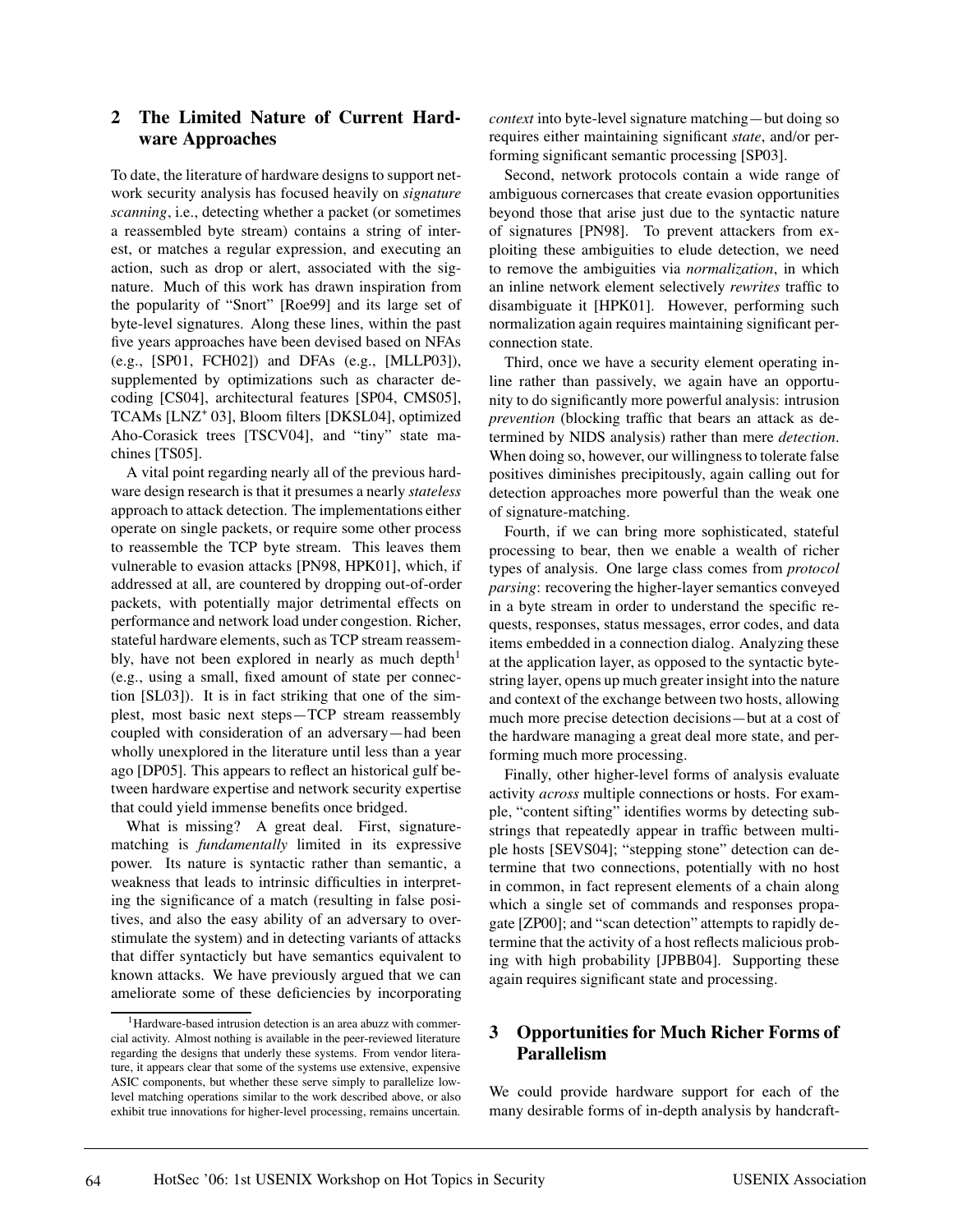

Figure 1: The spectrum of parallelism present in a high-level network security analysis pipeline.

ing intricate, individual hardware designs. But the labor involved—both for accommodating different platforms with different capabilities, and as the types of analysis continue to mushroom—renders this a losing game, requiring enormous effort and resources. Instead we need to find ways to *(i)* express such analysis in high-level terms, allowing us to readily refine our detection algorithms and develop new ones, *(ii)* with a means for translating the high-level descriptions into hardware realizations, *(iii)* for which we can effectively take advantage of the hardware's capabilities.

This final consideration is crucial: the only benefits we gain from implementing analysis in hardware come from the alternate execution model that hardware can offer. Otherwise, we might as well simply execute the analysis on a general purpose CPU—which is no longer viable given the failure for such CPUs to track the rates at which both network traffic and the desired richness of analysis grow.

Indisputably, the key to unlocking potential hardware performance gains is parallelism. Indeed, the massive parallelism of FPGAs is what has driven many of the efforts in boosting NIDS performance with hardware to date, as outlined above. However, we argue that we can find *further* exploitable parallelism in network analysis tasks, even very high-level ones, *if* we structure the tasks to expose it.

Figure 1 illustrates the parallelism potentially available across a pipeline of increasingly higher levels of network security analysis. A crucial point is that we need to extract parallelism at each stage of the pipeline or else Amdahl's Law will fundamentally limit the speedup that hardware can provide. In the figure, vertical boxes reflect different types of analysis, increasing in semantic level and breadth from left to right. The progression of arrows indicate how information flows from one level to the next, with the thickness of an arrow indicating the relative volume of data within the flow. Thinner arrows thus indicate fewer threads of analysis that need to execute at the next stage relative to the previous stage; hence if the later stage offers fewer opportunities for parallel execution, but *also* receives fewer flows to analyze, then we can still "keep the pipeline full" as we analyze flows at increasingly high levels. Of particular note is the large degree of *task-level* parallelism, which can be leveraged either by pipelining or by constructing multiple, independent functional units. Even at the highest level of global analysis, there are potentially tens to even hundreds of independent tasks.

Fanout of arrows indicates multiple analyses that can be executed in parallel with little conflict between the threads of processing. Fan-in indicates multiple sources of information flows being analyzed together at a higher level. Finally, the numbers shown such as " $\approx 10^4$  instances" convey an order-of-magnitude sense of the volume of parallelism available if we are monitoring a busy link with a capacity of 1–10 Gbps. (We use these numbers just to convey a sense of opportunity.)

We work through the figure as follows. The first stage ("Stream Demux") demultiplexes incoming packets to per-connection processing. Although a sequential task, experience has shown that one can efficiently implement stream demultiplexors in line-rate, pipelined hardware. On a link of  $1-10$  Gbps, we might have, say,  $10<sup>4</sup>$  concurrent connections, and thus we can then parallelize and/or pipeline the process of TCP stream reassembly and normalization amongst these  $10<sup>4</sup>$  independent streams.

After performing TCP stream reassembly, we then forward the resulting flows for protocol analysis. This stage exhibits still more parallelism: today, we can no longer reliably determine the application protocol used for a given connection based on the transport port numbers associated with the flow. However, a powerful means by which to analyze application protocols even in the ab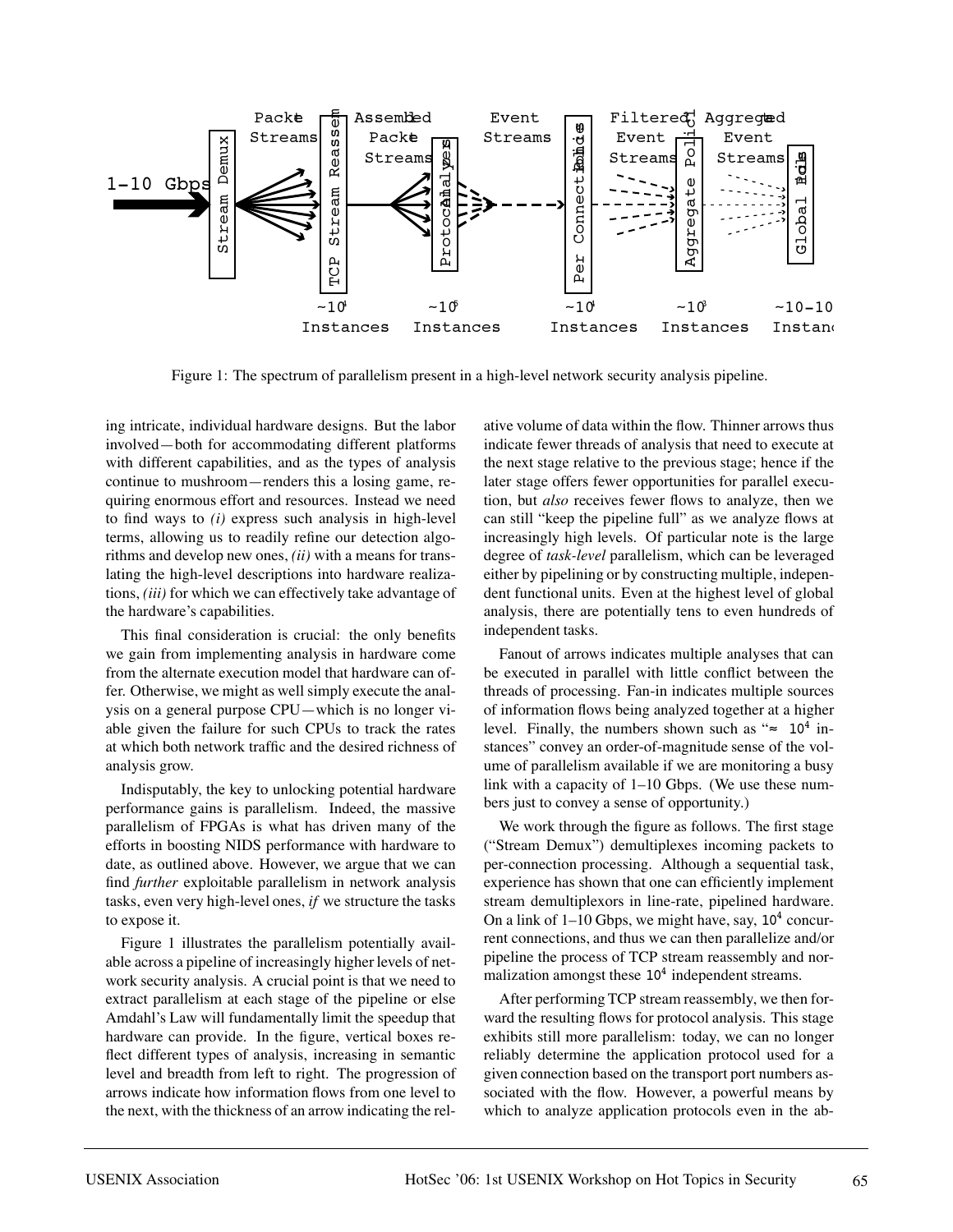sence of reliable port numbers is to *run different possible application parsers in parallel* to determine which parser finds the flow syntactically and semantically consistent  $[DFM<sup>+</sup> 06]$ . Thus, here we have fanout as execution tries a plethora (10 in the Figure) of different application parsers, and then fan-in as only one of those parsers actually accepts the flow.

The output of the application analysis is a series of "events" reflecting a distillation of application-level activity such as the parameterization of requests, items and status codes associated with replies, error conditions, and so on. We can then analyze these events on a perconnection basis, maintaining the earlier parallelism we gained during the demux stage, and allowing us to evaluate per-connection policies.

Next, a subset of these events, gathered across multiple connections involving a given host or a given connection type, feed into analysis policies that execute at an aggregate level. For example, for scan detection we assess to how many different servers a given host has attempted to connect, and with what success. The parallelism available here is a function of how many such analyses we perform, and to what degree they can execute without conflict.

At the last stage, at a still higher level of aggregation we execute analyses that use events drawn across not only multiple connections but also multiple hosts, such as the "content sifting" and "stepping stone" analyses mentioned in the previous section.

Finally, an important point concerning this pipeline is that its processing does *not* have to execute in only a few microseconds in order to ensure that we can forward packets at line rate. Rather, due to the exploitation of parallelism we can pipeline the processing of many concurrent streams, allowing potentially hundreds of microseconds or even more for any one stream, while still sustaining line rate for the aggregate. For each given stream, incurring a millisecond or two of additional latency is quite acceptable, and allows us to perform much richer analysis than what we could realize in the absence of parallelism.

#### **4 Extracting the Parallelism**

The previous section argues that the task of network security analysis includes a great deal of *potential* parallelism, but the major challenges of exposing it and mapping the execution to hardware remain. We envision pursuing these using three fundamental elements: (1) a high-level language for expressing rich forms of network analysis; (2) a powerful abstraction of parallel execution to which we target compilation of the elements of the language; and (3) a final step of compilation from that

abstraction to concrete hardware implementations. We briefly examine these now, top-down.

We can partition the first element into three components: a set of fixed function blocks, a set of protocol analyzers, and a domain-specific analysis language. The function blocks implement universal analysis prerequisites such as connection state management and stream reassembly (second stage of Figure 1). These might be implemented as handcrafted hardware modules. For protocol analyzers, if we specify them using a language such as *BinPAC* [Pan06, PPSP06] (which supports describing protocol syntax and semantic logic declaratively, at a high level), then we could retarget the compiler for the language to generate code for our parallelism abstraction rather than uni-threaded C++ (third stage). Finally, for higher levels of analysis (remaining stages), we picture expressing them in a language such as that used by our *Bro* intrusion detection system [Pax99], which includes asynchronous event-oriented execution, sophisticated state management primitives, and explicit support for coordinating concurrent execution among multiple processes. Such a set of language features offers natural opportunities for mapping high-level analysis scripts to our parallelism abstraction. Compilation of both protocol analyzers and higher-level analysis requires aggressively optimizing compilers that can identify the dependencies we must address for concurrent processing. We can consider the compilation in the other direction, too: what kind of features or restrictions might we incorporate into an existing language to facilitate the discovery of parallelism?

For the model of parallel execution to target, we envision an intermediary form such as the *Transactor* abstraction we have been developing, and which is used as the basis of the RAMP project design framework [GSA06]. This architecture represents a parallel computation as a communicating network of stateful "transactional actor" processing units. Each unit has four components: local architectural state; buffered input and output channels that provide decoupled connections between units; a set of atomic transactions that can read from the input channels, mutate private state, and write to the output channels; and a scheduler that selects the next transaction to perform.

The basic model is built around guarded atomic actions [CM88], which provide clean handling of nondeterministic input streams and shared mutable state, allowing us to model a concurrent computation as a network of transactor units connected by message queues. Execution of the transactor network has serializable semantics, in that any concurrent execution produces the same result as some sequential execution in which one transactor executes one transaction atomically at each step.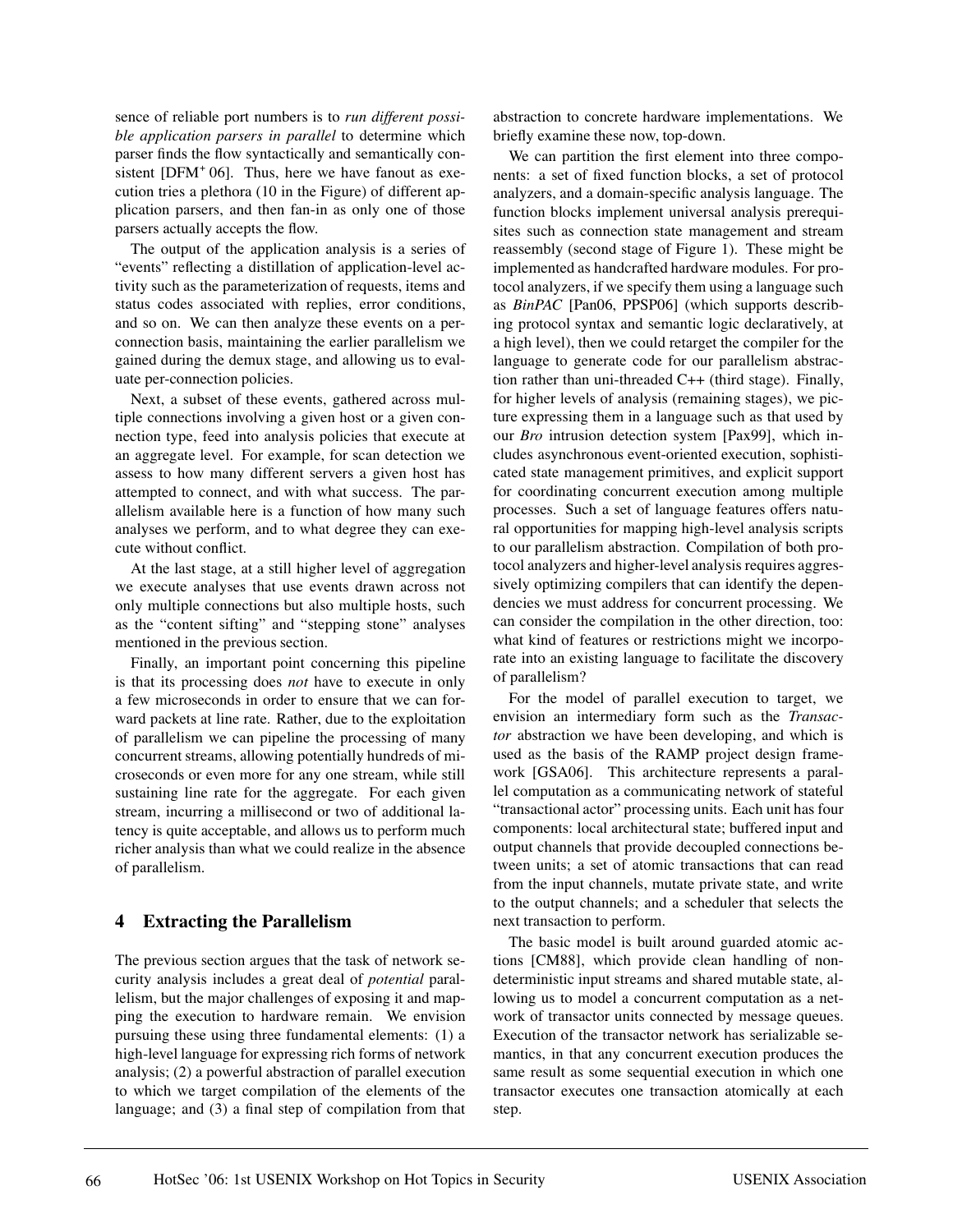The transactor model simplifies the generation of high quality hardware in two main ways. First, by decoupling global communication between units from local computation within units, the model naturally captures locality in the computation and simplifies the generation of efficient global interconnect fabrics. Second, by describing computation within a unit as a set of guarded atomic actions rather than as a fixed execution schedule, the specification frees the implementation to map transactions onto a variety of sequential, pipelined, or parallel execution structures. For example, the same specification could be mapped to use greater or fewer resources on an FPGA depending on the area available, and mappings can change the area allocation between different pieces of the analysis depending on the relative throughput requirements.

Of course, a great deal of careful design work is still required, paying particular attention to the capabilities of different execution targets, private vs. shared memory access, and state and timer management. But if we can achieve such an approach, then we can *(i)* express our analyses in a high-level, domain-specific language, and *(ii)* decouple the labor and expertise of compiling the elements of our analysis language to the parallelism abstraction, from the labor and expertise of compiling that abstraction to platforms with different hardware capabilities.

## **5 The Bigger Vision**

Finally, we note that little in our resulting architectural approach relates to the particular problem of network security analysis. Rather, the core of the new paradigm can enable sophisticated, stateful network processing *in general*. Thus, if successful, we could enable network processing rich in semantics and context as a *routine* capability provided by a network's routers. The same hardware will support reconfiguration for a wide range of processing using recompilation rather than redesign. With this shift will then come the opportunity to rethink the full edifice of the network processing architecture—which today begins with the fundamental restriction "keep the primary forwarding path as simple as possible," but tomorrow might transform to "keep the million parallel computational units busy if possible."

## **6 Acknowledgments**

This work was supported by NSF Awards STI-0334088, ITR/ANI-0205519, and CCF-0541164, as well as a fellowship within the Postdoc-Programme of the German Academic Exchange Service (DAAD).

#### **References**

- [CM88] K. Mani Chandy and Jayadev Misra. *Parallel Program Design: A Foundation*. Addison Wesley, 1988.
- [CMS05] Y. Cho and W. Mangione-Smith. Fast reconfiguring deep packet filter for 1+ gigabit network. In *IEEE Symposium on Field-Programmable Custom Computing Machines, (FCCM)*, Napa, CA, April 2005.
- [CS04] Christopher R. Clark and David E. Schimmel. Scalable multi-pattern matching on high-speed networks. In *IEEE Symposium on Field-Programmable Custom Computing Machines, (FCCM)*, Napa, CA, April 2004.
- [DFM<sup>+</sup> 06] Holger Dreger, Anja Feldmann, Michael Mai, Vern Paxson, and Robin Sommer. Dynamic Application-Layer Protocol Analysis for Network Intrusion Detection. In *USENIX Security Symposium*, 2006.
- [DKSL04] Sarang Dharmapurikar, Praveen Krishnamurthy, Todd S. Sproull, and John W. Lockwood. Deep packet inspection using parallel Bloom filters. *IEEE Micro*, 24(1):52–61, January 2004.
- [DP05] Sarang Dharmapurikar and Vern Paxson. Robust TCP Stream Reassembly in the Presence of Adversaries. In *USENIX Security Symposium*, August 2005.
- [FCH02] R. Fanklin, D. Caraver, and B. Hutchings. Assisting network intrusion detection with reconfigurable hardware. In *Proceedings from Field Programmable Custom Computing Machines*, 2002.
- [GSA06] G. Gibeling, A. Schultz, and K. Asanović. RAMP architecture and description language. In *2nd Workshop on Architecture Research using FPGA Platforms*, February 2006.
- [HPK01] Mark Handley, Vern Paxson, and Christian Kreibich. Network intrusion detection: Evasion, traffic normalization, and end-to-end protocol semantics. In *Proceedings of the 10th USENIX Security Symposium*, 2001.
- [JPBB04] Jaeyeon Jung, Vern Paxson, Arthur W. Berger, and Hari Balakrishnan. Fast Portscan Detection Using Sequential Hypothesis Testing. In *IEEE Symposium on Security and Privacy*, 2004.